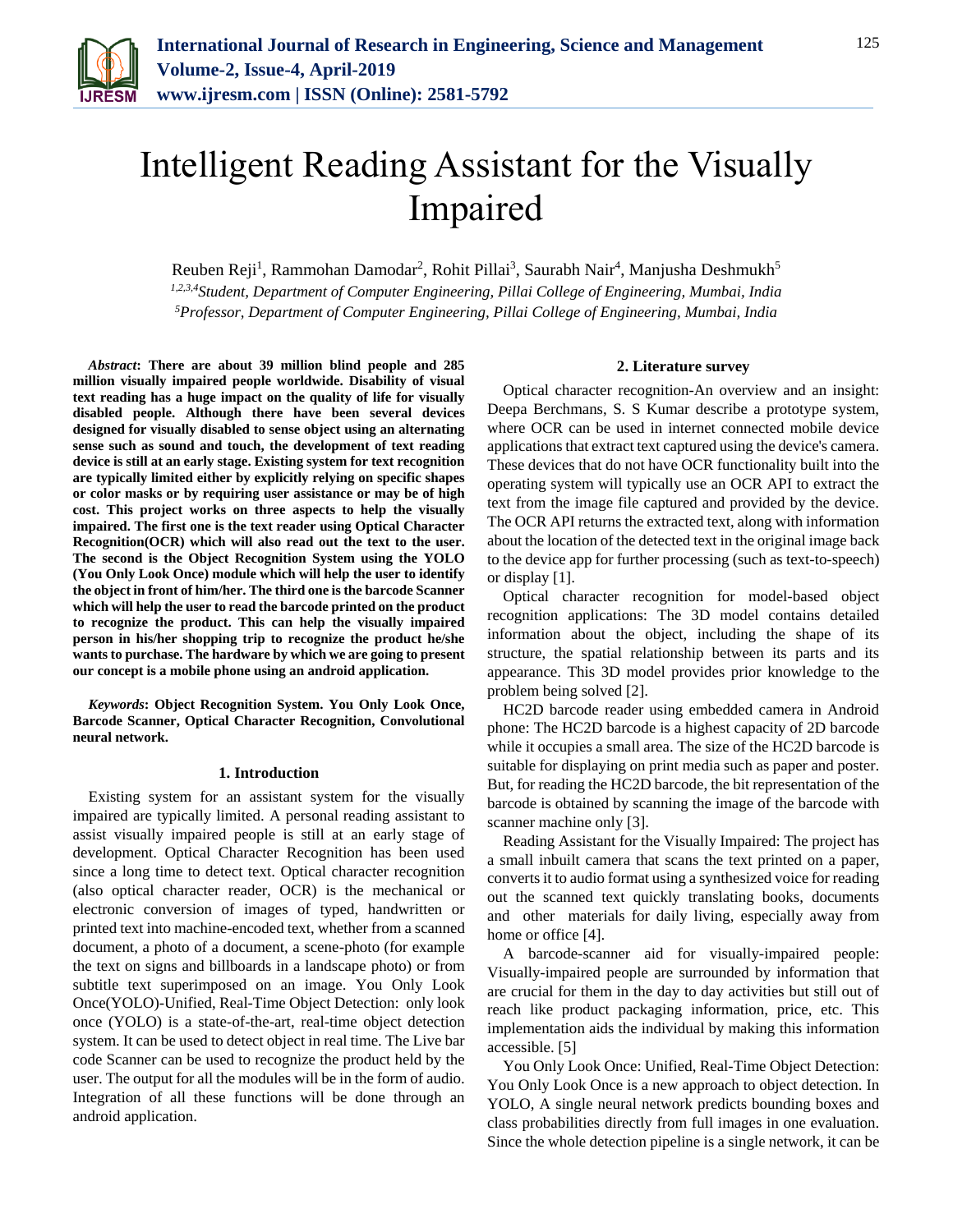

optimized end-to-end directly on detection performance.[6]

Design of an Optical Character Recognition System for Camera-based Handheld Devices: This paper presents a complete Optical Character Recognition (OCR) system for camera captured image/graphics embedded textual documents for handheld devices. At first, text regions are extracted and skew corrected. Then, these regions are binarized and segmented into lines and characters [7].

Mobile Reading Assistant for Blind People: The main aim of this system is to build an automatic text reading assistant using existing hardware associated with innovative algorithms. A personal digital assistant (PDA) was chosen because it combines small-size, computational resources and low cost price. Three key technologies are necessary: text detection, optical character recognition and speech synthesis. Here a visually impaired person can use his or her Smartphone to get a reading assistance [8].

# **3. Proposed work**

Controlling the computer mouse using the eyes movement requires a fast and effective algorithm, that's brought us to decrease the running time of the tool to the minimum by dividing the operation into few steps and using a tracking algorithm in order to avoid unnecessary calculations.

# *A. System architecture*

The system architecture is given in Figure 1. Each block is described in this Section. Our proposed system is integrated into an Android Application which will have the following blocks.



Fig. 1. Proposed system architecture

 Block 1 Description(OCR): At first we aim to implement character recognition through live video so that the blind person does not have to take a picture and when the camera is hovered over the text live recognition of the text is done. This recognized text can be then converted to speech or audio so that the blind person can interpret what is written. This implementation of OCR is done with help of Tesseract and OpenCV for printed text as well as handwritten.

- Block 2 Description (Object Detection): This is a feature that will help the blind person to detect the object with the help of camera module. YOLO or You Only Look Once is an object detection algorithm much different from the region based algorithms. In YOLO a single convolution network predicts the bounding boxes and the class probabilities for these boxes. We take an image and split it into an SxS grid, within each of the grid we take m bounding boxes. For each of the bounding box, the network outputs a class probability and offset values for the bounding box. The bounding boxes having the class probability above a threshold value is selected and used to locate the object within the image. YOLO is orders of magnitude faster (45 frames per second) than other object detection algorithms. The main goal of Fast-RCNN is to improve these two algorithms by extracting the features and making an end-to-end classification with a single Algorithm. It is easier to train, faster at test time (the classification phase is almost real-time) and it is more accurate. With Fast-RCNN, real-time Object Detection is possible if the region proposals are already pre-computed. main point of Faster-RCNN: making the region proposals algorithm as a part of the neural network. It merges Fast-RCNN with a Region Proposal Network producing better object detection results and in real-time (hence the name :)) for the first time. Moreover, the results are not dependent on the accuracy of an external region proposals algorithm anymore. The main task is to help the blind person recognize what object is in front of him or her with help of fast R-CNN and YOLO Algorithm Models.
- Block 3 Description (Live Barcode Scanner): This feature will help the blind person to scan barcode with help of live video capture and then once the barcode is scanned the person will be able to recognize what is the item that he or she is holding and other details of it which will be given in the form of audio. OpenCV can do is
- Output Block Description: After the text or handwritten text is detected or an object is detected or the barcode is scanned by the mobile camera then the output will be in the form of audio. It will be read aloud to the user using the Talkback function of the android phones.

| Table 1                 |                    |                          |  |
|-------------------------|--------------------|--------------------------|--|
| Performance analysis    |                    |                          |  |
| <b>Modules</b>          | <b>Performance</b> | <b>Drawbacks</b>         |  |
| OCR                     | Very Good          | Handwritten not Detected |  |
| <b>Object Detection</b> | Moderate           | Average Accuracy         |  |
| <b>Barcode Scanning</b> | Good               | Limited products         |  |